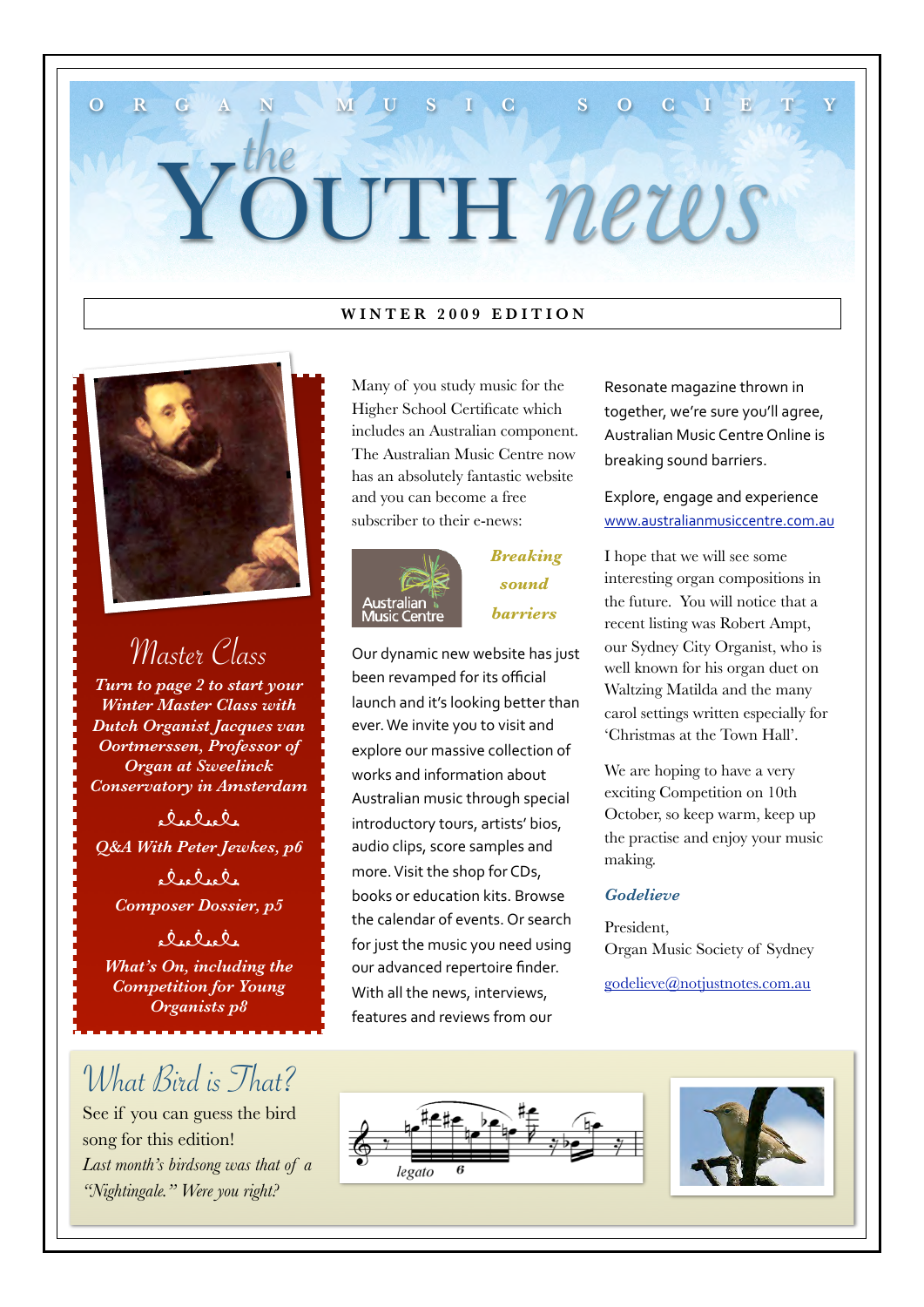







# Master Class with Jacques van Oortmerssen

PROFESSOR OF ORGAN, SWEELINCK CONSERVATORY AMSTERDAM

Dear Friends,

In this issue I would like to discuss the importance of accents and how to make them.

Music without accents is like a language without accents; a text which is read monotonously does raise our interest, but does not arouse our emotions and will not deliver the message.

In music before 1800 we distinguish two different types of accent:

- the grammar accent (all grammar accents relate to bar form patterns. This pattern is characteristic for the meter)
- the oratorical accent (which is the first note after a phrasing).

In common time for example, the grammar accents appear on the first and third beat.

In triple meter it is on the first beat. Obviously there are many exceptions and it is important to learn to find them. For example, you can find an extra accent on the second beat in a Sarabande, which is a slow dance in triple meter.

It is also important to understand that grammar accents and oratorical accents are completely independent from each other.

When you are able to give each voice its own accent pattern, your interpretation will most certainly become more interesting and expressive. In exercise 12 of my book "Guide to Duo and Trio Playing" we find a fine example of both types of accentuation.

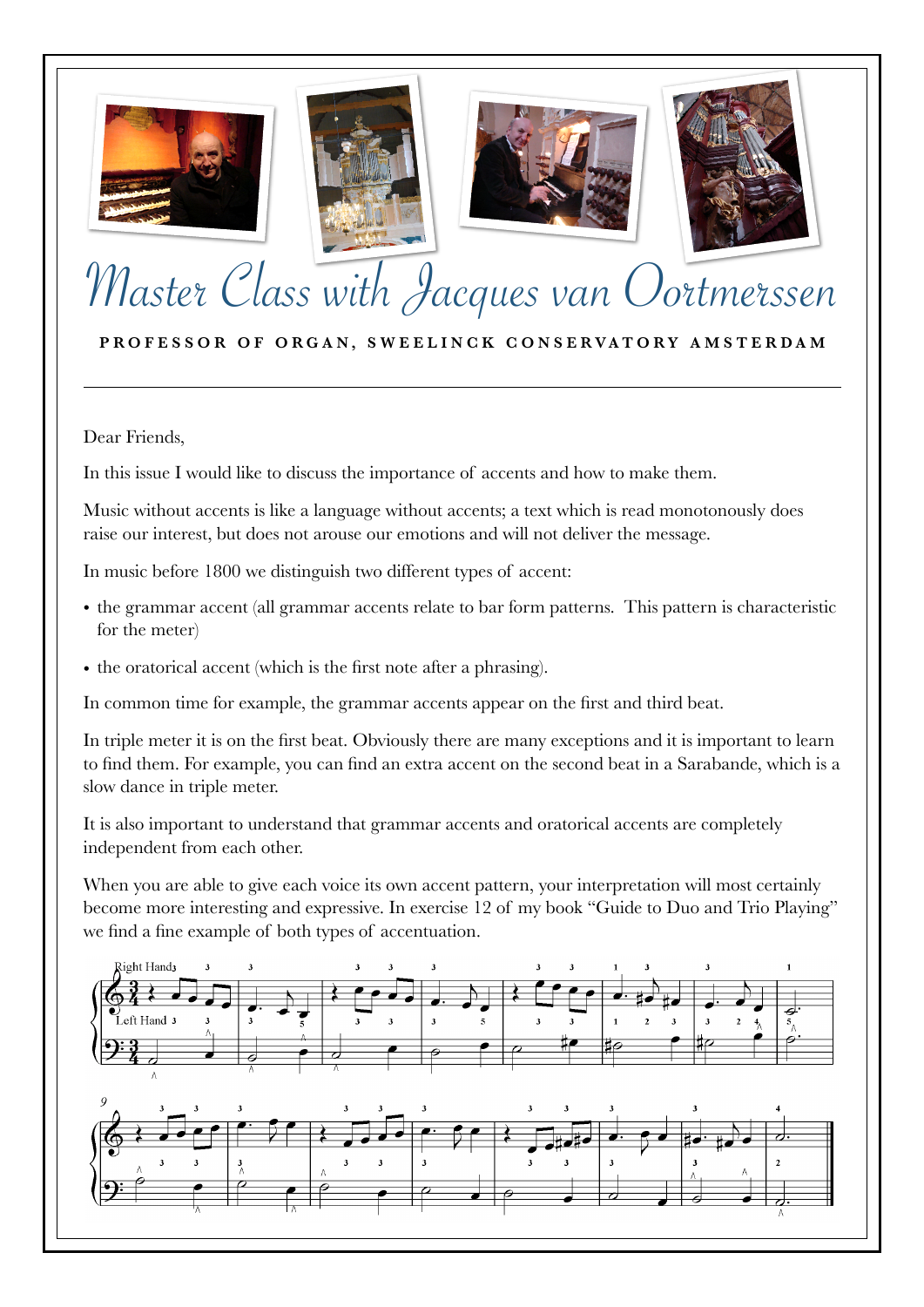It is clear that the grammar accents fall on the first beat in both voices.

In the right hand however the main musical figure always starts on the second beat.

This causes an accent (oratorical) on the second beat in bar 1, 3, 5, 9, 11 and 13.

The pedal voice however has a figure which one should always phrase before the third beat, causing an oratorical accent on the third beat in all bars.

You have to train your co-ordination carefully in order to be able to make all the accents and phrasing clear to the listener. When you succeed in shaping both voices according to their individual characteristics, a much more interesting and richer result will make you happy.

May I suggest that you practice the two voices separately so that you can focus on individual parts. Particularly in early music it is important to give every voice and every motive its own character. Your most important tool in this respect is the tool of accentuation and phrasing.

This might be the moment to speak about how to make an accent.

An accentuated note is longer than an unaccentuated note. However we do not lengthen notes to make them longer, we shorten them less than the others.

It is a rule that every note in early music should be articulated. That means that all notes loose some of their sounding value. Each individual note must divided in a sounding part (called *'Tenue'*) and a non sounding part (called *'silence d'articulation*', or in English 'rest of articulation'). By making the rests longer or shorter we can make accents.

Try the first bar of Mein junges Leben hat ein Endt by the Dutch composer J.P.Sweelinck (1562-1621).



When playing the crochets equally long the music is rather boring. When you give accents on the second (first beat), fourth, sixth and every other crochet, the music starts to live.

Just shorten the first (up-beat), third and fifth crochet.

Since all notes are must be articulated the fingering, 5 and 1 for each interval in the r.h. is appropriate. Try to relax the hand, try to play as singing as possible and enjoy the accents.

 Obviously composers do like to break the rules and write their accents in unusual places. Please be aware of the fact that accents can pop up anywhere.

The unexpected accents are extremely enjoyable since they work like spices in food.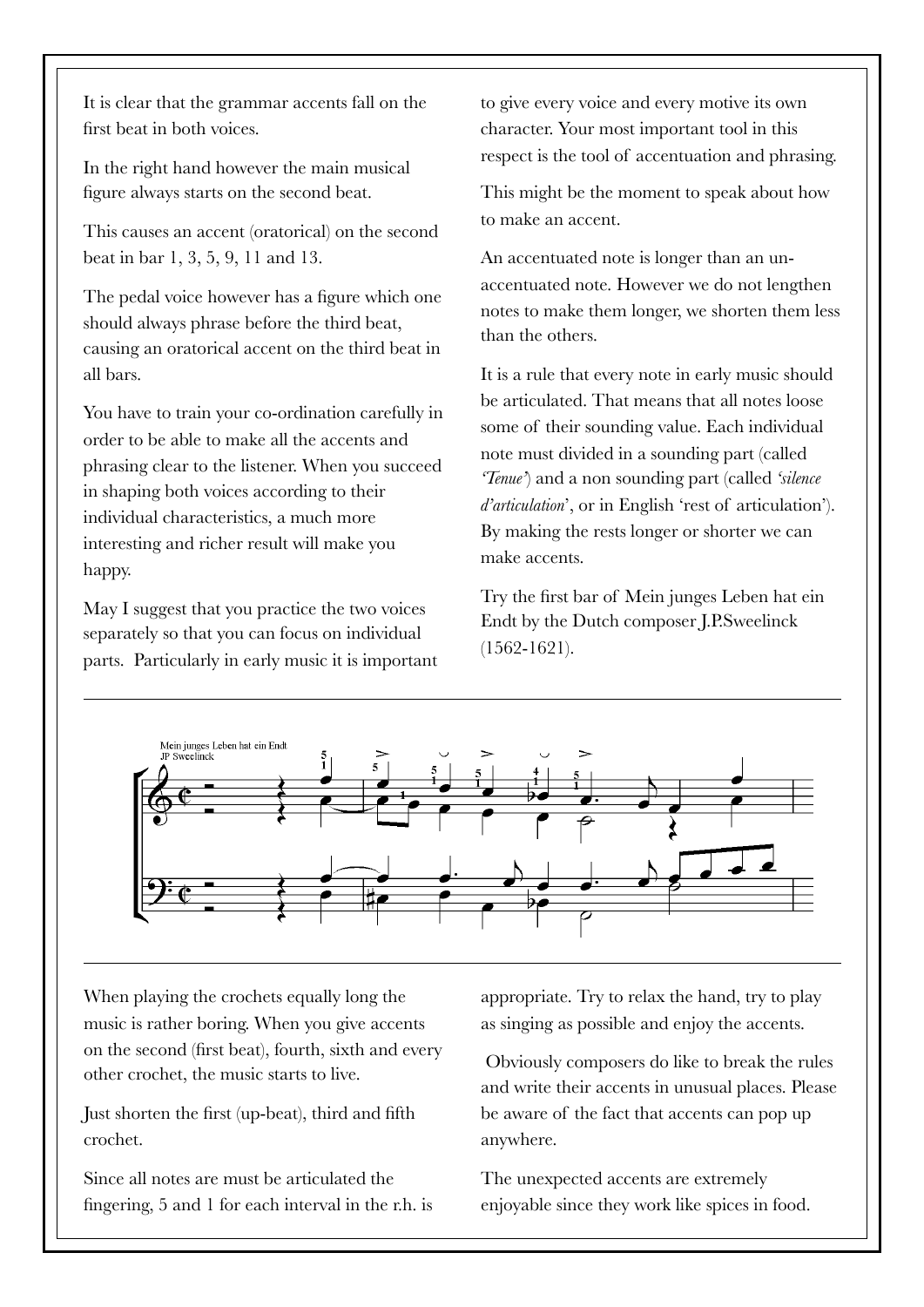

Normally this piece has two accents per bar, on one and three.

Please be aware of the oratorical accents which are often on two and four. (See example)



The fingering is obviously similar for the motive and its echo (bar 34-42 position fingering!) In bar 44-45 we see accents on one and three and oratorical accents on two and four.

Try to make the first note of the motive shorter than the second note.

Obviously the grammar accents are the most important accents and have to be emphasised at any time.



Good luck with your practice!

Jacques van Oortmerssen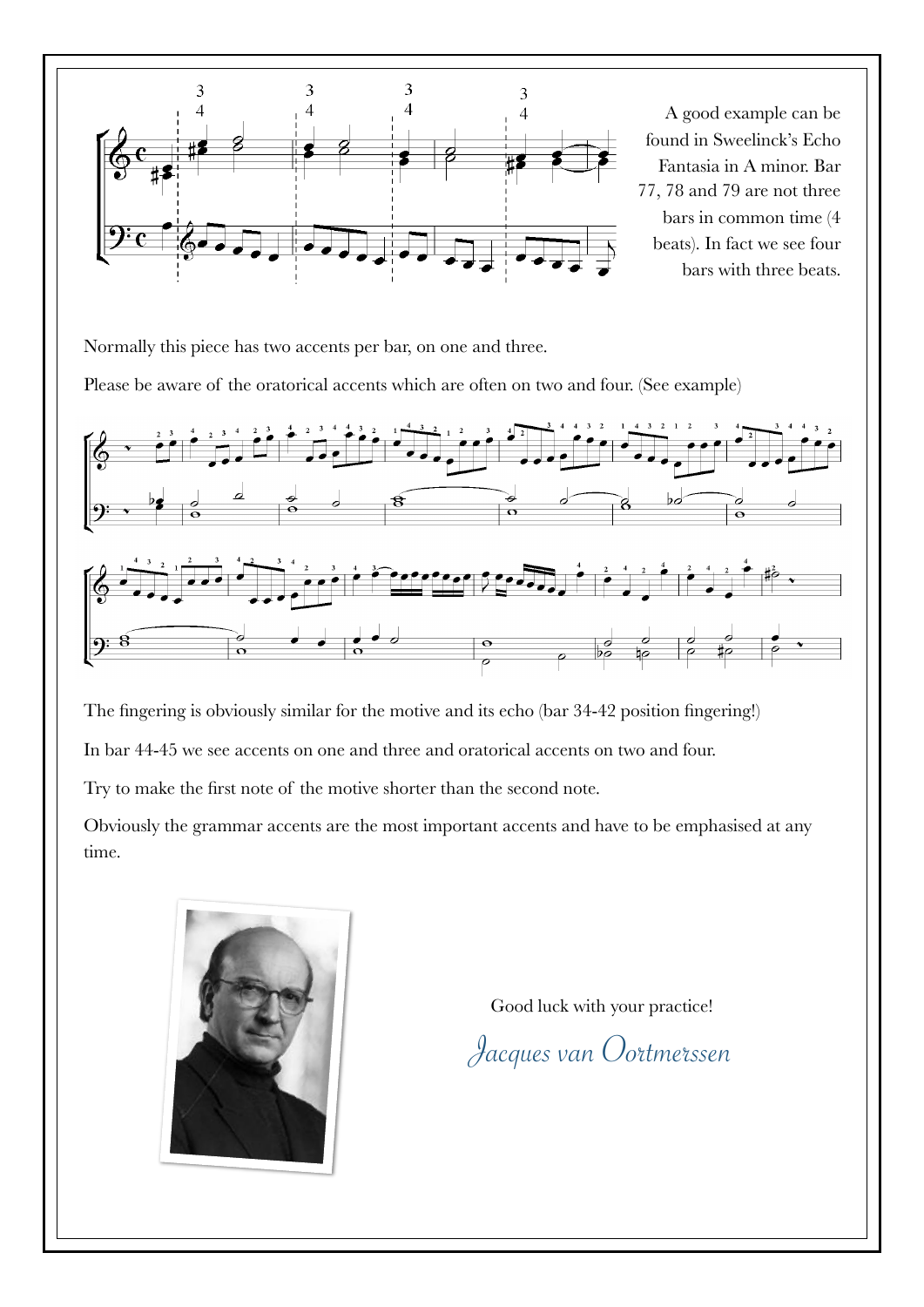

Composer Dossier

#### **Do you know who this handsome composer is?**

1. Who is this Dutch composer (1562-1621)? *Jan Pieterzoon Sweelinck* 

2. Where was he organist most of his life? *Oude Kerk Amsterdam (the Old Church of Amsterdam)*

3. At what age did he start playing there and how many years did stay? *He was 15 and served for 44 years until his death.*

4. Who did he succeed and who succeeded him as organist? *He succeeded his father, and his son Dirck Janszoon succeeded him.*

- 5. Which famous English Virginal Book has some of his compositions? *Fitzwilliam: Viscount Fitzwilliam bequeathed this set of manuscripts to Cambridge University in 1816. Most of the compositions are by English composers such as John Bull, Farnaby and William Byrd.*
- 6. Which English composer wrote a set of variations on a theme by Sweelinck? *John Bull*
- 7. Sweelinck influenced a whole generation of organists and became one of the most important founders of the German school of organ playing. He was widely respected as a teacher of organ. Who were some of his students?

*Sweelinck's pupils included the core of what was to become the [north German organ school:](http://%22) Jacob Praetorius II, Heinrich Scheidemann, [Samuel](http://en.wikipedia.org/wiki/Samuel_Scheidt%22%20%5Co%20%22Samuel%20Scheidt) and [Gottfried Scheidt.](http://%22ht) Students of Sweelinck were seen as true musicians. Sweelinck's fame as an organist resulted in attracting students to Amsterdam from Poland, Scandinavia, the Netherlands, and particularly Germany. Without these students, Sweelinck's keyboard pieces would surely have been*  lost to us. After all, it was these students who took copies of the music they had studied in Amsterdam home with *them.*

- 8. He was occasionally invited to other cities? Why was this? *He was acknowledged as an expert on the construction of organs and was called upon for advice.*
- 9. Where was he buried? *Sweelinck was buried in the ambulatory of the Oude Kerk under tombstone number 100.*
- 10. Besides Prelude and Chorale Variations based on hymn tunes, he wrote variations on secular songs and dance tunes. Pavana Hispanica has 8 variations with 4 written by Sweelinck and 4 by another composer. Who would this be? *Samuel Scheidt*

*Listen to Sweelinck Online! Sweelinck on YouTube:<http://www.youtube.com/watch?v=cwx5oYleM08>*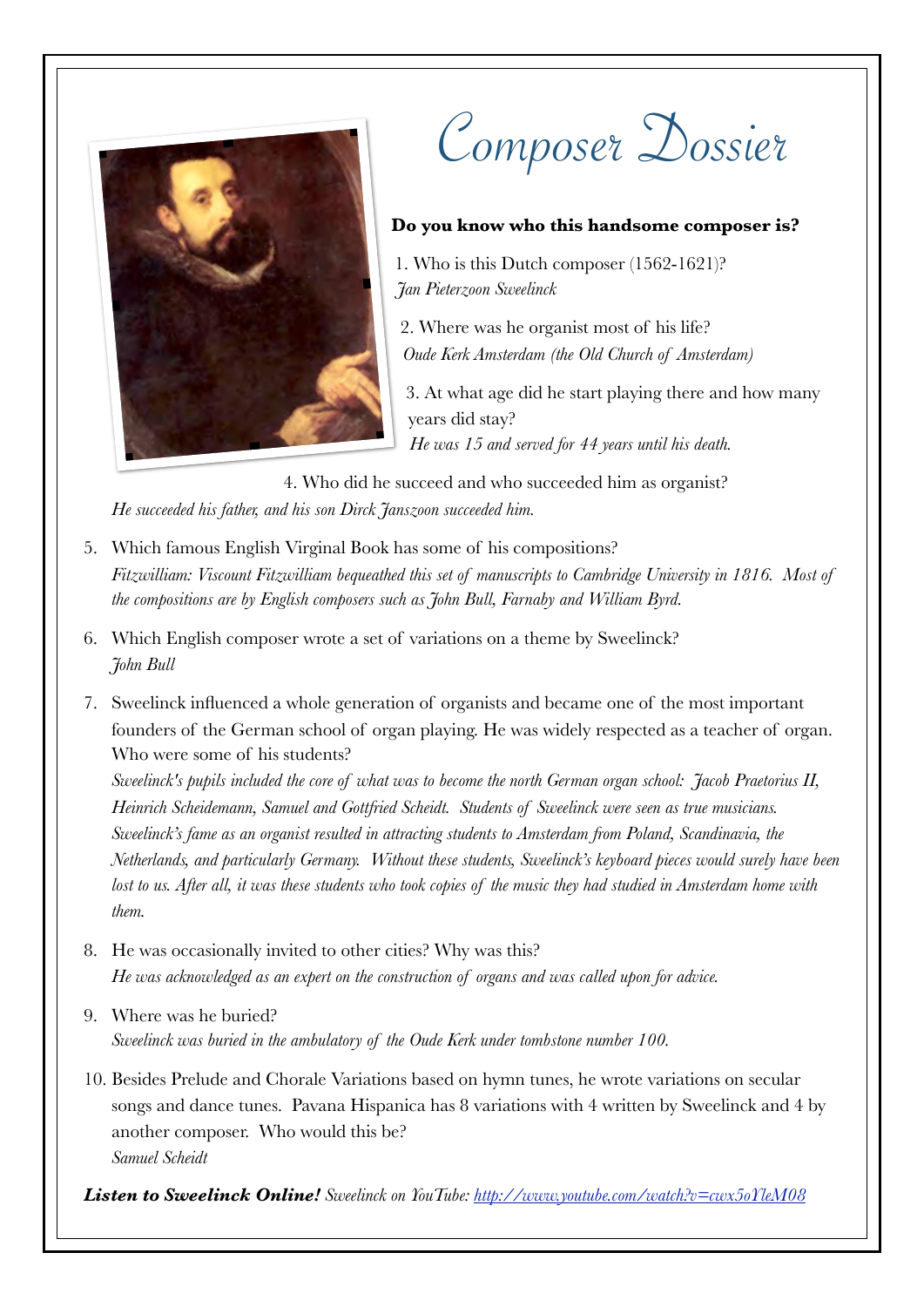# Q&A with Peter Jewkes



#### **Q: What are octave couplers?**

A: As the name suggests, octave couplers will play the notes an octave above or below the ones you happen to be playing on a particular manual.

#### **Q: Why would you want to do that?**

In the case of Super Octave couplers, this can be used to give a brighter sound to chorus stops - for example, by adding it to an Open Diapason 8', you will get the effect of an Open Diapason and Principal 4' when playing. This can be a very useful feature on instruments where there is little or no "upperwork" (2' stops or Mixtures) and some additional brightness is required. Super Octave couplers must also be used with caution, as in most cases the high notes being played can "run out" if you play notes above the note an octave lower than the actual top note of the keyboard – giving the effect that something is missing! Also, when playing pieces by composers such as J S Bach, where counterpoint is important, problems can arise because the notes being played by the left hand will often overlap the notes being played by the right hand when the Octave coupler is in use. Octave couplers can sometimes also make an organ's wind supply sound unsteady, and can make the treble notes sound out of tune. If you have any doubt about using an octave coupler, ask your teacher, and as

with all organ registrations – if it doesn't sound good, don't use it!

#### **Q: So they are just for using with choruses of loud stops?**

A: Not at all. Actually, some of the nicest effects from Super Octave couplers are from using them with soft strings stops (such as a Salicional or Gamba, perhaps also with an undulating Celeste stop added). On organs with limited resources it can be very useful to add an Octave coupler to a simple 8' Flute stop (such as a Gedact or Stopped Diapason), giving the effect of 8' and 4' Flutes.

#### **Q: OK, so they all make the notes play an octave higher?**

A: No, there is also a Sub Octave coupler, which as the name implies plays an octave lower than the keys being pressed. Sub Octaves have to be used with even greater care than Octaves, as they can make very muddy sounds. They are useful for special effects in accompanying and improvising, especially when using 8' or even 16' manual reed stops. They are also very effective for playing French Romantic pieces where the hands play high up in the compass of the manuals – for example the famous Widor Toccata or the final movement of a Vierne symphony. (On some very rare organs there are even non-unison couplers, which will play notes a fifth, seventh or ninth higher than the one key you are pressing. These are known as "mutation couplers" and are for very specialised solo effects!)

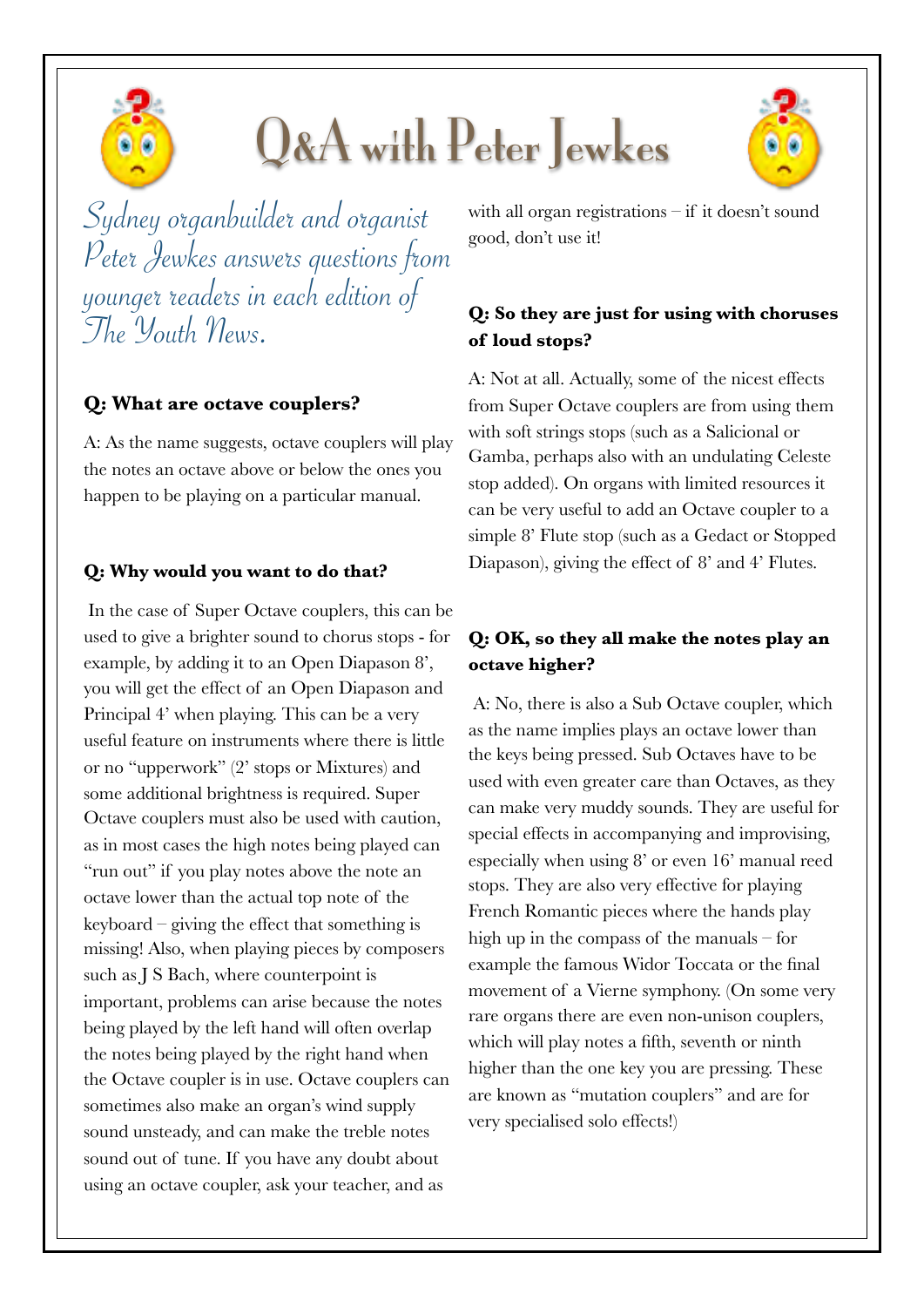#### **Q: So they just play on the manual on which you are playing?**

A: Usually if there are octave couplers on one manual, they will "read through" the couplers to another manual if it is coupled. For example, if you draw the Swell Octave coupler, then the Swell to Great, then play on the Great manual, you will get both the pitch you are playing coupling from the Swell to the Great, but you will get the notes an octave higher as well. On some organs there are separate couplers to couple octave pitches from one manual to another – for example Swell Octave to Great.

#### **Q: Do they always have the same names?**

A: In Australia we have mostly adopted the English system of naming couplers Sub, Super and so-on. which is fairly self-explanatory. French and German organs do much the same thing in their own language, but the American system is to use pitch names and to conceptualise a manual as coupling to itself – so, for example a Swell Octave coupler would be called Swell to Swell 4', or the Swell Sub Octave to Great would be called Swell to Great 16'. That's also a very easy to understand system once you get used to it.

#### **Q: And what's this Unison Off thing all about then?**

A: The Unison Off actually stops the notes you are actually playing from sounding, so that the ones controlled by the octave coupler in use are all that will sound. This can be useful for special effects. One very obvious effect is when you have to play a chorale prelude with a Pedal cantus firmus solo scored for a 4' reed. While your organ may not have a 4' Pedal reed, it may for example have an 8' reed on the Swell. If you were to add the Octave coupler plus Unison Off, then couple the 8' Swell reed to the Pedal. you'd have your 4'

solo reed, ready for accompaniment by another manual.

#### **Q: All of this sounds pretty modern? How long have these things been around?**

A: Octave couplers have actually been around for several hundred years, and can be found on all sorts of keyboard instruments. In large organs they tended to make heavy key actions even heavier, especially when manuals were coupled. They became most popular in the organ therefore with the development of nonmechanical actions, and can be found on many instruments by famous builders in most countries from the 19th century onwards. The invention of electric key action made it even easier to provide octave couplers, nowadays controlled by solid state switching – often with some very unmusical results, so once again, be very careful how you use them.

#### **Q: OK, that's a lot to think about. Is there anything else I should know?**

A: There are lots more things we could discuss about Octave couplers. If you have more specific questions send them in, or talk to your teacher or the person who tunes the organ on which you play. And enjoy experimenting with them in the meantime!